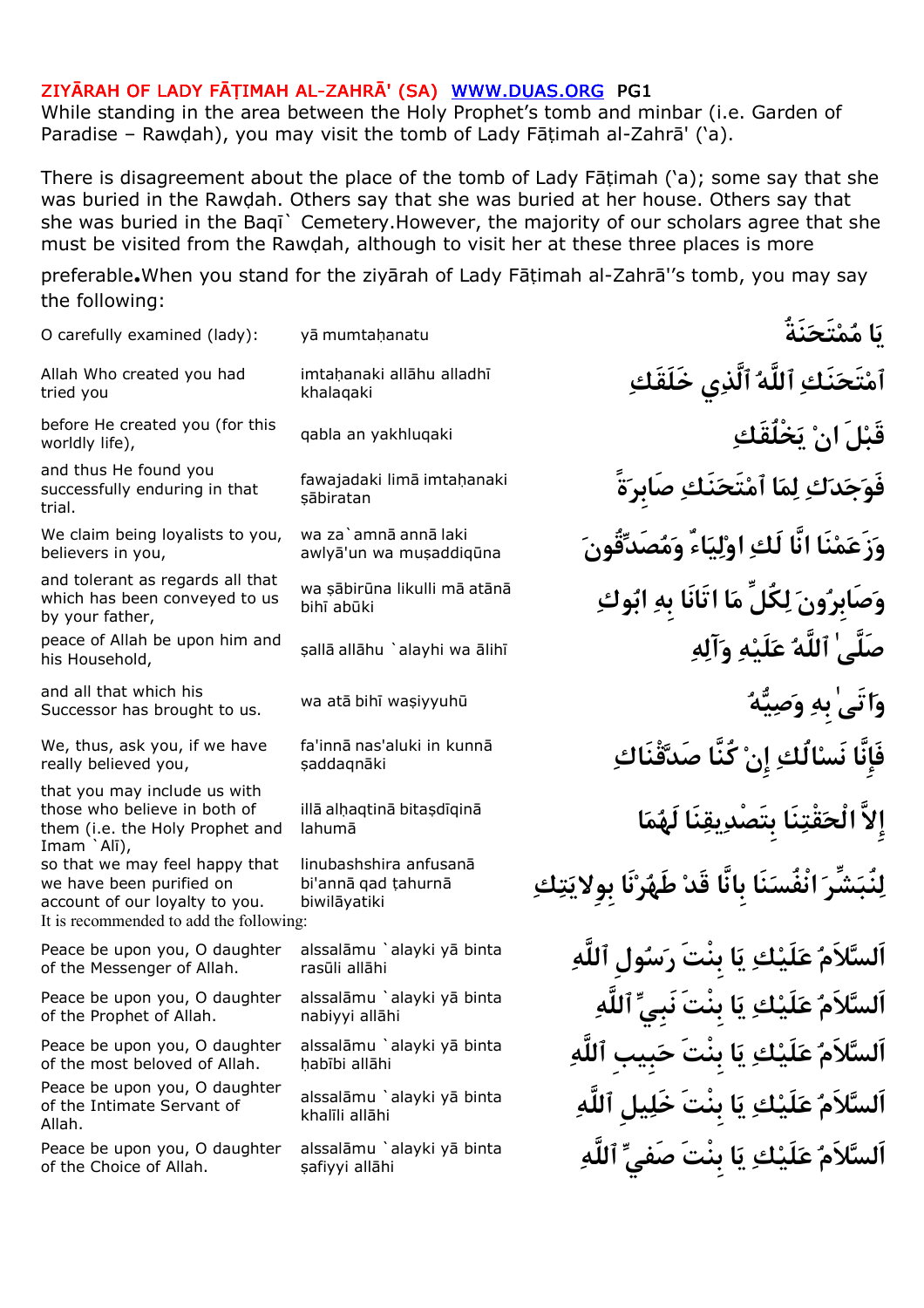Peace be upon you, O daughter of the Trustee of Allah.

alssalāmu `alayki yā binta<br>amīni allāhi **inta يَا بِنْتَ ايمِينِ ٱللَّهِ** amīni allāhi

Peace be upon you, O daughter of the best of Allah's creatures.

Peace be upon you, O daughter of the best of Allah's Prophets, Messengers, and angels.

Peace be upon you, O daughter of the best of all created beings.

Peace be upon you, O doyenne of all women of the world,

coming generations.

Peace be upon you, O lady of the Intimate Servant of Allah

and the best of all created beings after the Messenger of Allah.

Peace be upon you, O mother of al-Hasan and al-Husayn,

Paradise.

Peace be upon you, O veracious and martyr.

Peace be upon you, O content and pleased.

Peace be upon you, O virtuous and pure.

Peace be upon you, O Paradisiacal human being. alssalāmu `alayki yā binta khayri khalqi allāhi

alssalāmu `alayki yā binta afdali anbivā'i allāhi wa rusulihī wa malā'ikatihī

khayri albariyyati

alssalāmu `alayki yā sayyidata nisā'i al`ālamīna

waliyyi allāhi

rasūli allāhi

alssalāmu `alayki yā umma alhasani walhusayni

alssalāmu `alayki ayyatuhā alşşiddīgatu alshshahīdatu

alssalāmu `alayki ayyatuhā alrradivyatu almardivyatu

alssalāmu `alavki avyatuhā alfādilatu alzzakiyyatu

alhawrā'u al-insiyyatu

**اَلسلاَم علَيك يا بِنْتَ خَيرِ خَلْقِ ٱللَّه اَلسلاَم علَيك يا بِنْتَ افْضَلِ <sup>ا</sup>نْبِياءِ ٱللَّه ورسله وملاَئكَته** alssalāmu `alayki yā binta<br>khayri albariyyati **السَّلاَمُ عَلَيْك ِ يَا بِنْتَ خَيْرِ ٱلْبَرِّيَةِ اَلسلاَم علَيك يا سيدةَ نِساءِ ٱلْعالَمين** min al-awwalīna wal-ākhirīna coming generations.<br>The generations wallow of alssalamu `alayki ya zawiata *(أَلا قَادَ \* مِينَ* مِينَ مِينَ بِينَ مِينَ بِينَ بِينَ م اَلسَّلاَمُ عَلَيْك**ِ يَا زَوْجَةَ وَلِيِّ ٱللَّ**ٰهِ **ٱللَّه ولِسر دعب ٱلْخَلْقِ رِخَيو** wa khayri alkhalqi ba`da **اَلسلاَم علَيك يا ام ٱلْحسنِ وٱلْحسينِ** the two chiefs of the youth of sayyiday shabābi ahli aljannati **الْجَنَّةَ الْجَنَّةُ krandise.**<br>Paradise. **اَلسلاَم علَيك ايتُها ٱلصِّديقَةُ ٱلشَّهِيدةُ اَلسلاَم علَيك ايتُها ٱلرضيةُ ٱلْمَي**ْضُ **اَلسلاَم علَيك ايتُها ٱلْفَاضلةُ ٱلزَّكيةُ** alssalāmu `alayki ayyatuhā<br>alhawrā'u al-insiyyatu**hā مَلَيْـلْتِ التَّبَيْهَا ٱلْحَوْر**ْاء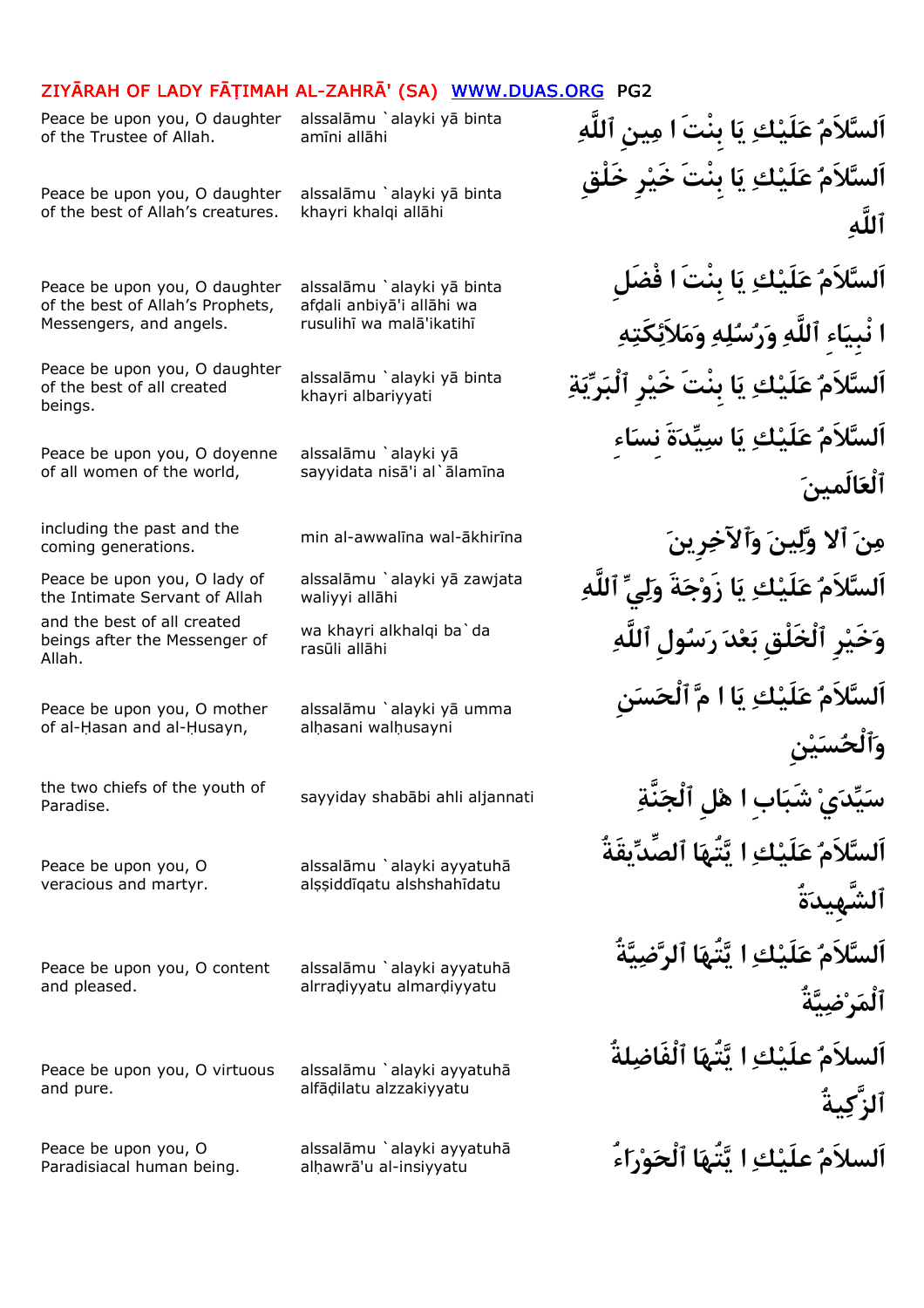**ٱلإِنْسيةُ** alssalāmu `alayki ayyatuhā **التَّقبَّةُ ٱلنََّقبَّةُ ﴾ [alssalāmu `alayki ayyatuhā m**<br>alttagiyyatu alppagiyyatu alttaqiyyatu alnnaqiyyatu Peace be upon you, O pious and immaculate. **اَلسلاَم علَيك ايتُها ٱلْمحدثَةُ ٱلْعليمةُ** alssalāmu `alayki ayyatuhā almuhaddathatu al`alīmatu Peace be upon you, O one talked by the angels, O knowledgeable. **اَلسلاَم علَيك ايتُها ٱلْمظْلُومةُ ٱلْمغْصُوبةُ** alssalāmu `alayki ayyatuhā almazlūmatu almaghşūbatu Peace be upon you, O oppressed lady whose right was usurped. **اَلسلاَم علَيك ايتُها ٱلْمضْطَهدةُ ٱلْمقْهورةُ** alssalāmu `alavki avyatuhā almudtahadatu almaqhūratu Peace be upon you, O persecuted and maltreated. **اَلسلاَم علَيك يا فَاطمةُ بِنْتَ رسولِ ٱللَّه** alssalāmu `alayki vā fātimatu binta rasūli allāhi Peace be upon you, O Fātimah the daughter of the Messenger of Allah. wa raḥmatu allāhi wa<br>harakātubū barakātuhū So be upon you the mercy and blessings of Allah. May Allah bless you, ¥all¡ all¡hu `alayki **كلَيع ٱللَّه ٰصَلَّى** your soul, and your body. wa `alā rūḥiki wa badaniki **نِكْتَجَات فِيَكْمَلْكِي بِهِمْ الْكَلْمَا**لِي فَقْ فَقْ ا **<sup>ا</sup>شْهد انَّك مضَيت علَىٰ بينَة من ربك** ashhadu annaki madayti `alā bayyinatin min rabbiki I bear witness that you have spent your life with full awareness of your duty towards your Lord **وان من سرك فَقَد سر رسولَ ٱللَّه** wa anna man sarraki faqad sarra rasūla allāhi and (I bear witness) that he who pleases you will have pleased the Messenger of Allah, ¥all¡ all¡hu `alayhi wa ¡lih¢ **هآلو هلَيع ٱللَّه ٰصَلَّى** peace be upon him and his Household, **ٱللَّه ولَسر فَاج فَقَد فَاكج نمو** wa man jaf¡ki faqad jaf¡ rasūla allāhi and he who displeases you will have displeased the Messenger of Allah, ¥all¡ all¡hu `alayhi wa ¡lih¢ **هآلو هلَيع ٱللَّه ٰصَلَّى** peace be upon him and his Household, **ٱللَّه ولَسر ٰآذَى فَقَد آذَاك نمو** wa man ¡dh¡ki faqad ¡dh¡ rasūla allāhi and he who harms you will have harmed the Messenger of Allah, ¥all¡ all¡hu `alayhi wa ¡lih¢ **هآلو هلَيع ٱللَّه ٰصَلَّى** peace be upon him and his Household,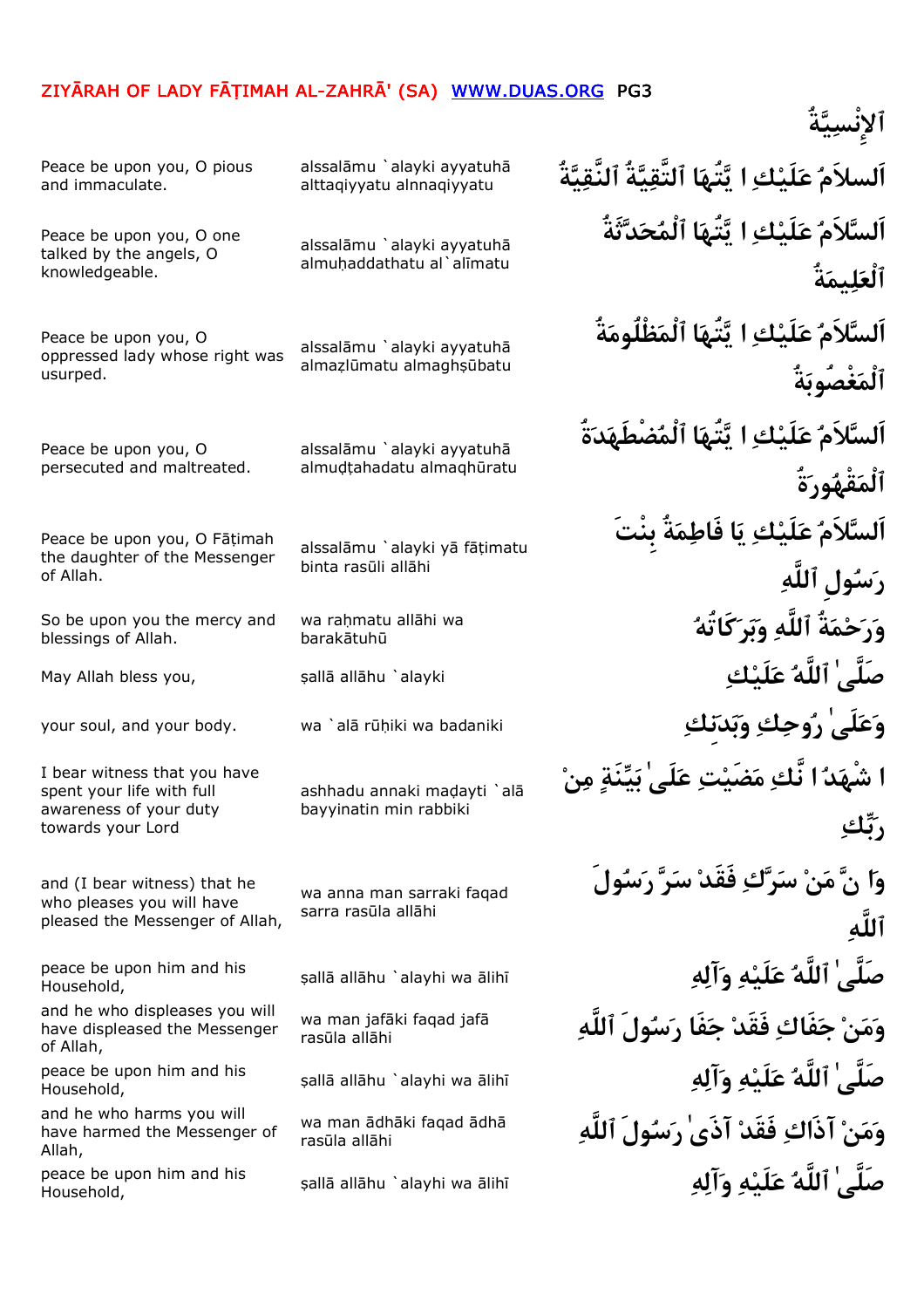and he who respects you will have respected the Messenger of Allah,

Household,

and he who disrespects you will have disrespected the messenger of Allah,

Household.

This is because you are an inseparable part of him (i.e. the Holy Prophet),

and you are his soul with which he lives.

I ask Allah, His Messengers, and His angels to be the witnesses

that I am verily pleased with him whomever you accept,

I am displeased with him whomever you detest,

I disavow him whomever you disavow,

you support,

I am the enemy of him whomever you betake as enemy,

you hate,

like.

Verily, Allah is Sufficient as Witness, Reckoner,

rasūla allāhi

qata`a rasūla allāhi

janbayhi

ushhidu allāha wa rusulahū wa malā'ikatahū

annī rāḍin `amman raḍīti `anhu

`alayhi

tabarra'ti minhu

hasīban

**ٱللَّه ولَسر صَلَو فَقَد صَلَكو نمو** wa man wa¥alaki faqad wa¥ala ¥all¡ all¡hu `alayhi wa ¡lih¢ **هآلو هلَيع ٱللَّه ٰصَلَّى** peace be upon him and his **ٱللَّه ولَسر قَطَع فَقَد كقَطَع نمو** wa man qa§a`aki faqad peace be upon him and his <sub>sallā allāhu `alayhi wa ālihī **هَمَلَّهُ ، وَأَلْه ُصَلَّى ٰلَّهُ عَلَيْه وَأَلْه**</sub> **نَّك بِضْعةٌ منْه لا** li'annaki bi¤`atun minhu **هينْبج نيب يٱلَّذ هوحرو** wa r£¦uh£ alladh¢ bayna **<sup>ا</sup>شْهِد ٱللَّه ورسلَه وملاَئكَتَه <sup>ا</sup>نِّي راضٍ عمن رضيت عنْه** ه**َاخِطٌ عَلَى' مَنْ سَخِطْتِ عَلَيْهِ** sākhiṭun `alā man sakhiṭti matabarri'un mimman<br>مُتَبَدِّىءُ مِمَّنْ تَبَد**َّا تِ مِنْهُ** ِهِمْ matabarra'ti minhu muw¡lin liman w¡layti **تالَيو نمل الٍوم** I am loyal to him whomever mu`ādin liman `ādayti **تي تياد نمي** نمل انتهاء نمل استفادة نمل استفادة نمل استفادة نمل الدعم mubghi¤un liman abgha¤ti **غَضْتبا نمل ضٌغبم** I am hateful to him whomever mu¦ibbun liman a¦babti **تببحا نمل بحم** and I like him whomever you **ياًللَّه شَهِيداً وَحَسِيباً لِللَّه لِهِ wa kafā billāhi shahīdan wa** Punisher, and Rewarder. wa j¡ziyan wa muth¢ban **يباًثمو ازِياًجو**

You may then invoke Almighty Allah's blessings upon the Holy Prophet and Imams.

Within the recommended acts on the third of Jumādā al-Ākhirah (the day of the martyrdom of Lady Fāțimah al-Zahrā'), another form of ziyārah has been cited (pp. 1078 of vol. 1).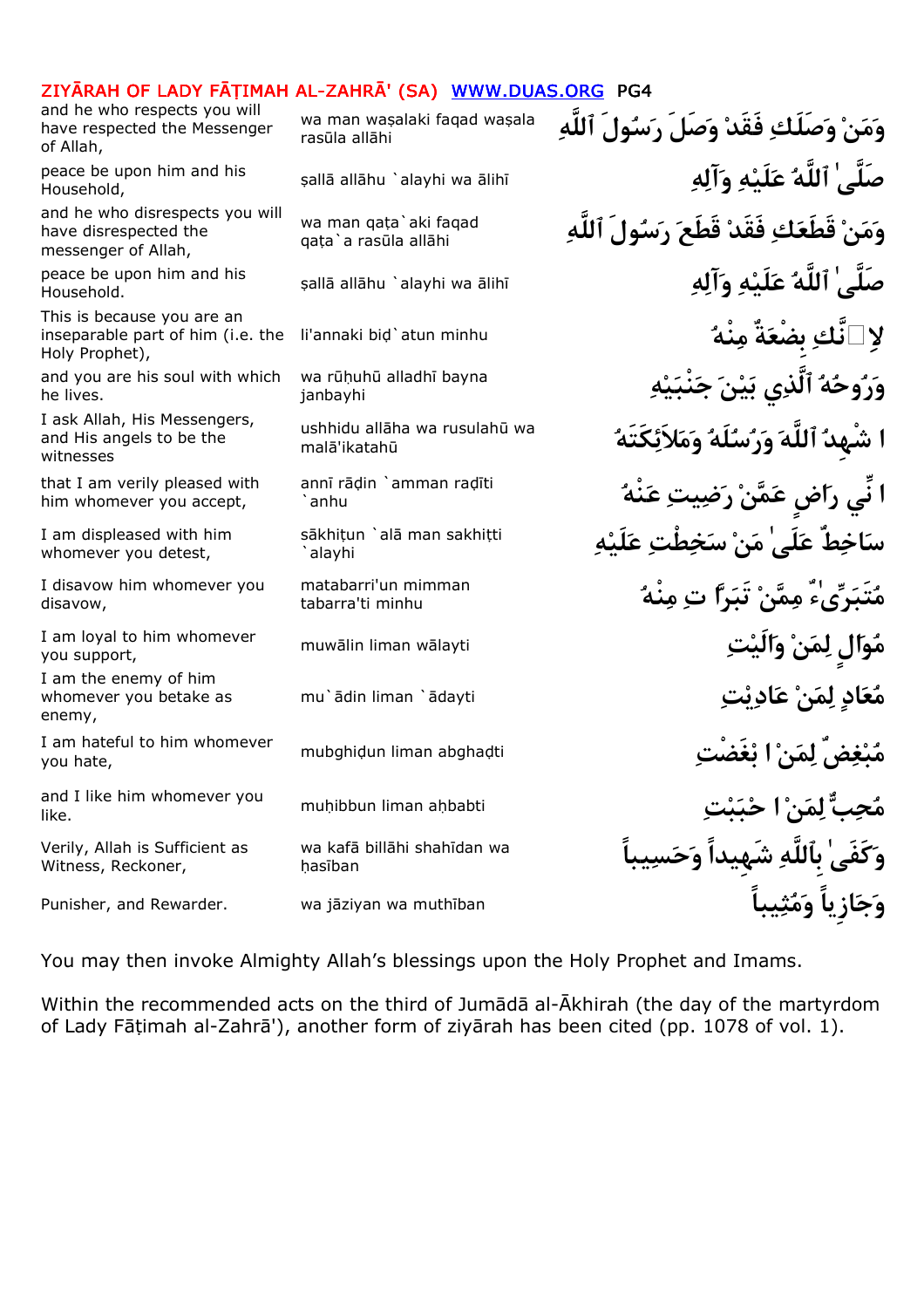Scholars have mentioned another form of zivārah whose statements are similar to the statements of the aforementioned ziyārah that has been quoted from Shaykh al-Tūsī. However, the complete form of this zivarah is as follows:

Peace be upon you, O daughter of the Messenger of Allah.

Peace be upon you, O daughter of the Prophet of Allah.

Peace be upon you, O daughter of the most beloved of Allah.

Peace be upon you, O daughter of the Intimate Servant of Allah.

Peace be upon you, O daughter of the Choice of Allah.

Peace be upon you, O daughter of the Trustee of Allah.

Peace be upon you, O daughter of the best of Allah's creatures.

Peace be upon you, O daughter of the best of Allah's Prophets, Messengers, and angels.

Peace be upon you, O daughter of the best of all created beings.

Peace be upon you, O doyenne of all women of the world,

including the past and the coming generations.

Peace be upon you, O lady of the Intimate Servant of Allah

and the best of all created beings after the Messenger of Allah.

Peace be upon you, O mother of al-Hasan and al-Husayn,

the two chiefs of the youth of Paradise.

Peace be upon you, O veracious and martyr. rasūli allāhi

nabiyyi allāhi

habībi allāhi

khalīli allāhi

şafiyyi allāhi

amīni allāhi

khayri khalqi allāhi

alssalāmu `alayki yā binta afdali anbivā'i allāhi wa rusulihī wa malā'ikatihī

khayri albariyyati

alssalāmu `alayki yā sayyidata nisā'i al`ālamīna

¡khir¢na

zawiata waliyyi allahi

rasūli allāhi

alssalāmu `alayki yā umma alhasani walhusayni

aliannati

alssalāmu `alayki ayyatuhā alssiddīgatu alshshahīdatu

alssalāmu `alayki yā binta **أَلسَّلاَمُ عَلَيْك ِ يَا بِنْتَ رَسُولِ ٱللَّٰ**هِ alssalāmu `alayki yā binta<br>nabiyyi allāhi alssalāmu `alayki yā binta<br>hahībi allāhi alssalāmu `alayki yā binta<br>khalīli allābi alssalāmu `alayki yā binta<br>safiyyi allāhi **<sup>aju</sup>vi allāhi ٱللَّه ينِما بِنْتَ اي كلَيع لاَماَلس** alssal¡mu `alayki y¡ binta اَلسَّلاَم ْعَلَيْكِ يَا بِنْتَ خَيْرِ خَلْق ٱللَّه*ِ* **اَلسلاَم علَيك يا بِنْتَ افْضَلِ انْبِياءِ ٱللَّه ورسله وملاَئكَته ةيرٱلْب رِخَي بِنْتَ اي كلَيع لاَماَلس** alssal¡mu `alayki y¡ binta **اَلسلاَم علَيك يا سيدةَ نِساءِ ٱلْعالَمين رِينٱلآخو ينلوٱلا نم** min al-awwal¢na wal- ٱلسَّلاَمُ عَلَيْك**ِ يَا زَوْجَةَ وَلِيِّ ٱللَّ**هِ **ٱللَّه ولِسر دعب ٱلْخَلْقِ رِخَيو** wa khayri alkhalqi ba`da **اَلسلاَم علَيك يا ام ٱلْحسنِ وٱلْحسينِ نَّةٱلْج لِها ابِشَب يديس** sayyiday shab¡bi ahli **اَلسلاَم علَيك ايتُها ٱلصِّديقَةُ ٱلشَّهِيدةُ**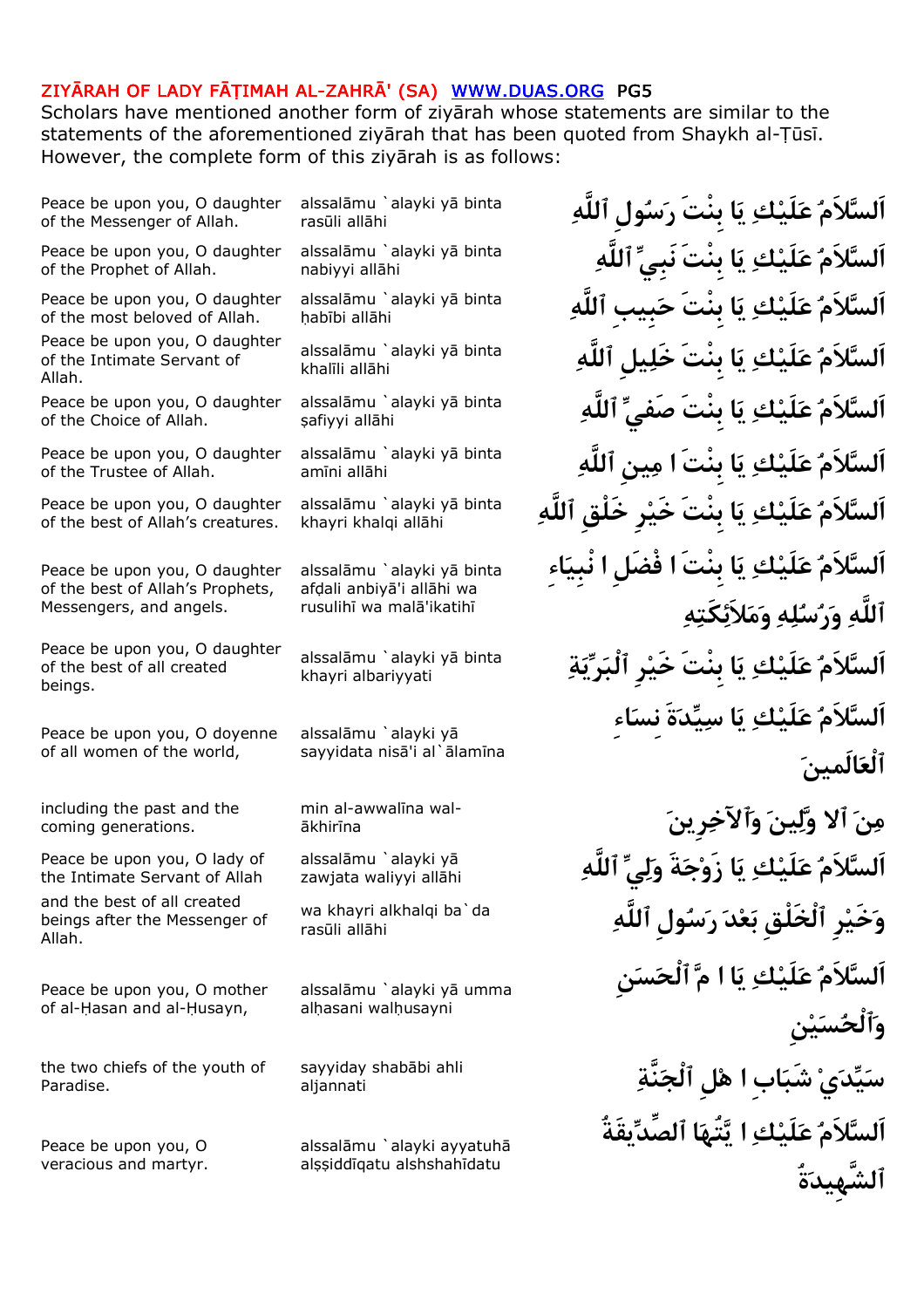Peace be upon you, O content and pleased.

Peace be upon you, O virtuous and pure.

Peace be upon you, O Paradisiacal human being.

Peace be upon you, O pious and immaculate.

Peace be upon you, O one talked by the angels, O knowledgeable.

Peace be upon you, O oppressed lady whose right was usurped.

Peace be upon you, O persecuted and maltreated.

Peace be upon you, O Fāțimah the daughter of the Messenger of Allah.

So be upon you the mercy and blessings of Allah.

I bear witness that you have spent your life with full awareness of your duty towards your Lord;

and (I bear witness) that he who pleases you will have pleased the Messenger of Allah, Household,

he who displeases you will have displeased the Messenger of

alssalāmu `alayki ayyatuhā alrradiyyatu almardiyyatu

alfādilatu alzzakivvatu

alssalāmu `alayki ayyatuhā alhawrā'u al-insiyyatu

alttaqiyyatu alnnaqiyyatu

alssalāmu `alayki ayyatuhā almuhaddathatu al`alīmatu

alssalāmu `alavki avyatuhā almazlūmatu almaghsūbatu

alssalāmu `alayki ayyatuhā almudtahadatu almaqhūratu

alssalāmu `alayki vā fātimatu binta rasūli allāhi

barakātuhū

ashhadu annaki madayti alā bayyinatin min rabbiki

sarra rasūla allāhi

rasūla allāhi

**اَلسلاَم علَيك ايتُها ٱلرضيةُ ٱلْمرضيةُ يةُٱلزَّك لةُٱلْفَاض اتُهيا كعلَي اَلسلاَم** alssal¡mu `alayki ayyatuh¡ **اَلسلاَم علَيك ايتُها ٱلْحوراءُ ٱلإِنْسيةُ ةُيٱلنَّق ةُيٱلتَّق اتُهيا كلَيع اَلسلاَم** alssal¡mu `alayki ayyatuh¡ **اَلسلاَم علَيك ايتُها ٱلْمحدثَةُ ٱلْعليمةُ اَلسلاَم علَيك ايتُها ٱلْمظْلُومةُ ٱلْمغْصُوبةُ اَلسلاَم علَيك ايتُها ٱلْمضْطَهدةُ ٱلْمقْهورةُ اَلسلاَم علَيك يا فَاطمةُ بِنْتَ رسولِ ٱللَّه** wa raḥmatu allāhi wa<br>harakātubū **أَللَّهِ وَبَر<sup>ِ</sup>كَا نُّهُ** مَسْسَلَةٌ مُسْسَلِّهُ مِنْ اللَّهُ May Allah bless you, ¥all¡ all¡hu `alayki **كلَيع ٱللَّه ٰصَلَّى** your soul, and your body. wa `al¡ r£¦iki wa badaniki **نِكدبو كوحر ٰلَىعو <sup>ا</sup>شْهد انَّك مضَيت علَىٰ بينَة من ربك ٱللَّه ولَسر رس فَقَد كرس نم ناو** wa anna man sarraki faqad ¥all¡ all¡hu `alayhi wa ¡lih¢ **هآلو هلَيع ٱللَّه ٰصَلَّى** peace be upon him and his wa man jafāki faqad jafā **مَنْ جَفَاكِ فَقَدْ جَفَا رَسُولَ ٱللَّهِ**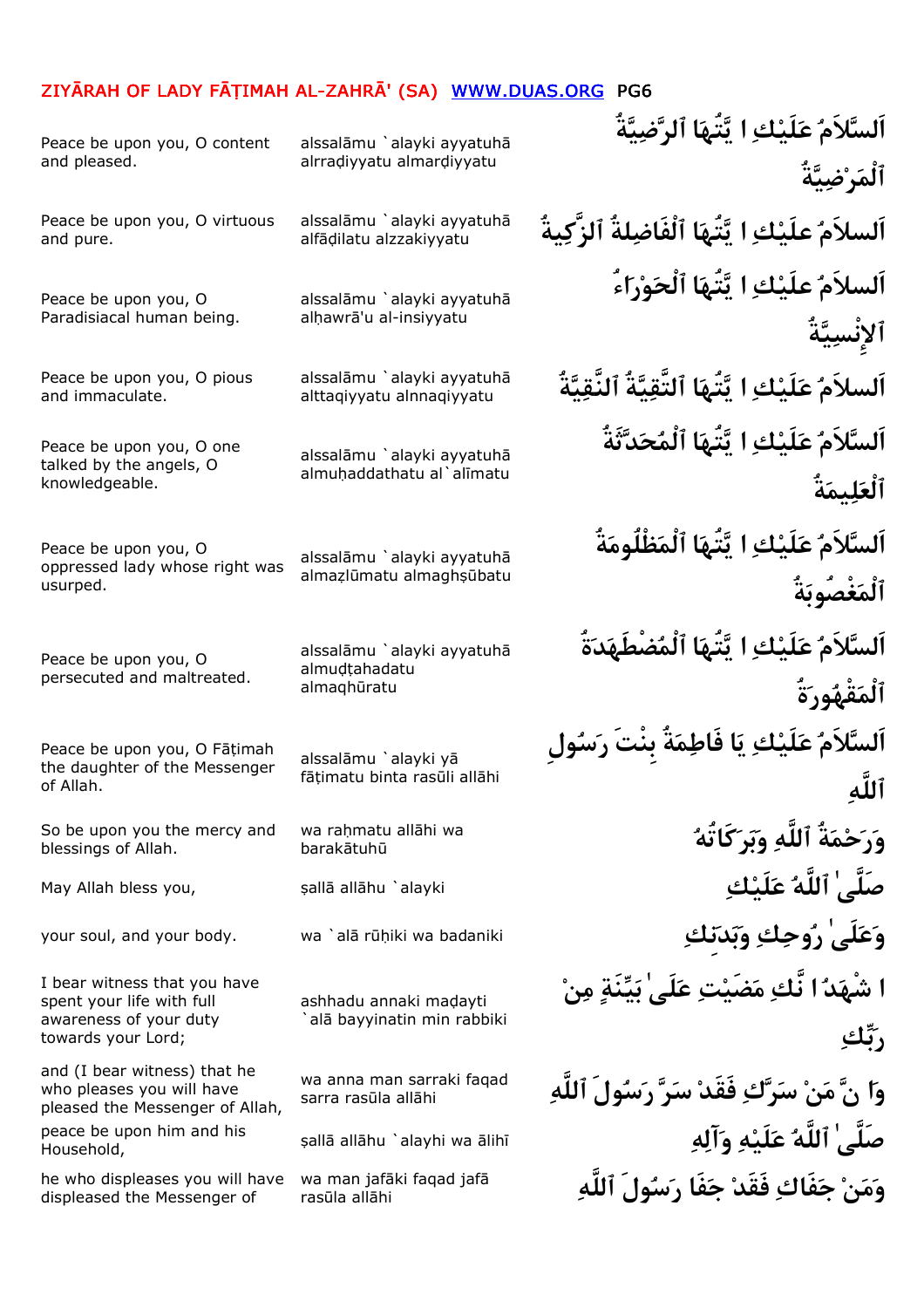Allah,

Household,

he who harms you will have harmed the Messenger of Allah,

Household,

he who respects you will have respected the Messenger of Allah,

Household,

and he who disrespects you will have disrespected the messenger of Allah,

Household.

This is because you are an inseparable part of him (i.e. the Holy Prophet),

and you are his soul with which he lives.

I ask Allah and His angels to be the witnesses

that I am the friend of him who anni waliyyun liman walaki adheres to you,

makes an enemy of you,

who wages war against you.

O my doyenne, I have full faith in you, your father,

your husband, and your sons the Imams,

commissioned) leadership,

obedience to them.

I bear witness that their religion is the true religion,

command,

they have conveyed on behalf of Almighty Allah (flawlessly), and they have called to the Way of Allah with wisdom and fair exhortation.

rasūla allāhi

wasala rasūla allāhi

qata`a rasūla allāhi

janbayhi

ushhidu allāha wa malā'ikatahū

anā yā mawlātī biki wa bi'abīki

wuldiki m£qinun

ashhadu anna alddīna dinuhum

allāhi `azza wa jalla bilhikmati walmaw`izati alhasanati

¥all¡ all¡hu `alayhi wa ¡lih¢ **هآلو هلَيع ٱللَّه ٰصَلَّى** peace be upon him and his **ٱللَّه ولَسر ٰآذَى فَقَد آذَاك نمو** wa man ¡dh¡ki faqad ¡dh¡ ¥all¡ all¡hu `alayhi wa ¡lih¢ **هآلو هلَيع ٱللَّه ٰصَلَّى** peace be upon him and his wa man waşalaki faqad **مَنْ وَصَلَلْكِ فَقَدْ وَصَلَ** رَسُولَ ٱللَّهِ wa man waşalaki faqad ¥all¡ all¡hu `alayhi wa ¡lih¢ **هآلو هلَيع ٱللَّه ٰصَلَّى** peace be upon him and his **ٱللَّه ولَسر قَطَع فَقَد كقَطَع نمو** wa man qa§a`aki faqad ¥all¡ all¡hu `alayhi wa ¡lih¢ **هآلو هلَيع ٱللَّه ٰصَلَّى** peace be upon him and his **لاِ نَّك بِضْعَةٌ مِنْهُ**<br>Ii'annaki bid`atun minhu<br>منفقة بِينَّة بِينَّة بِينَ بِينَ مُنْهُمْ اللہ العالم العالم العالم العالم العالم العالم العالم العالم العالم **هينْبج نيب يٱلَّذ هوحرو** wa r£¦uh£ alladh¢ bayna **<sup>ا</sup>شْهِد ٱللَّه وملائكَتَه <sup>ا</sup>نّي ولي لمن والاَك** wa `aduwwun liman `¡d¡ki **اكادع نمل ودعو** I am the enemy of him who wa ¦arbun liman ¦¡rabaki **كبارح نمل برحو** and I am in war against him **<sup>ا</sup>نَا يا مولاَتي بِك وبِابِيك** wa ba`liki wal-a'immati min<br>wuldiki mūginun wa biwil¡yatihim mu'minun **نمؤم هِمتبِوِلاَيو** I believe in their (Divinely and I commit myself to the wa liṭā`atihim multazimun **الْتَزِمْ هُلْتَزِمْ هُلْتَزِمْ** and I commit myself to the **<sup>ا</sup>شْهد ان ٱلدين دينُهم** wal¦ukma ¦ukmuhum **مهكْمح كْمٱلْحو** their command is the true **لَّجو زَّع ٱللَّه نِع لَّغُوٱب قَد مهو** wa hum qad ballagh£ `ani  **ةكْمبِٱلْح ٱللَّه بِيلِس ٰإِلَى ٱوعدو** wa da`aw il¡ sab¢li all¡hi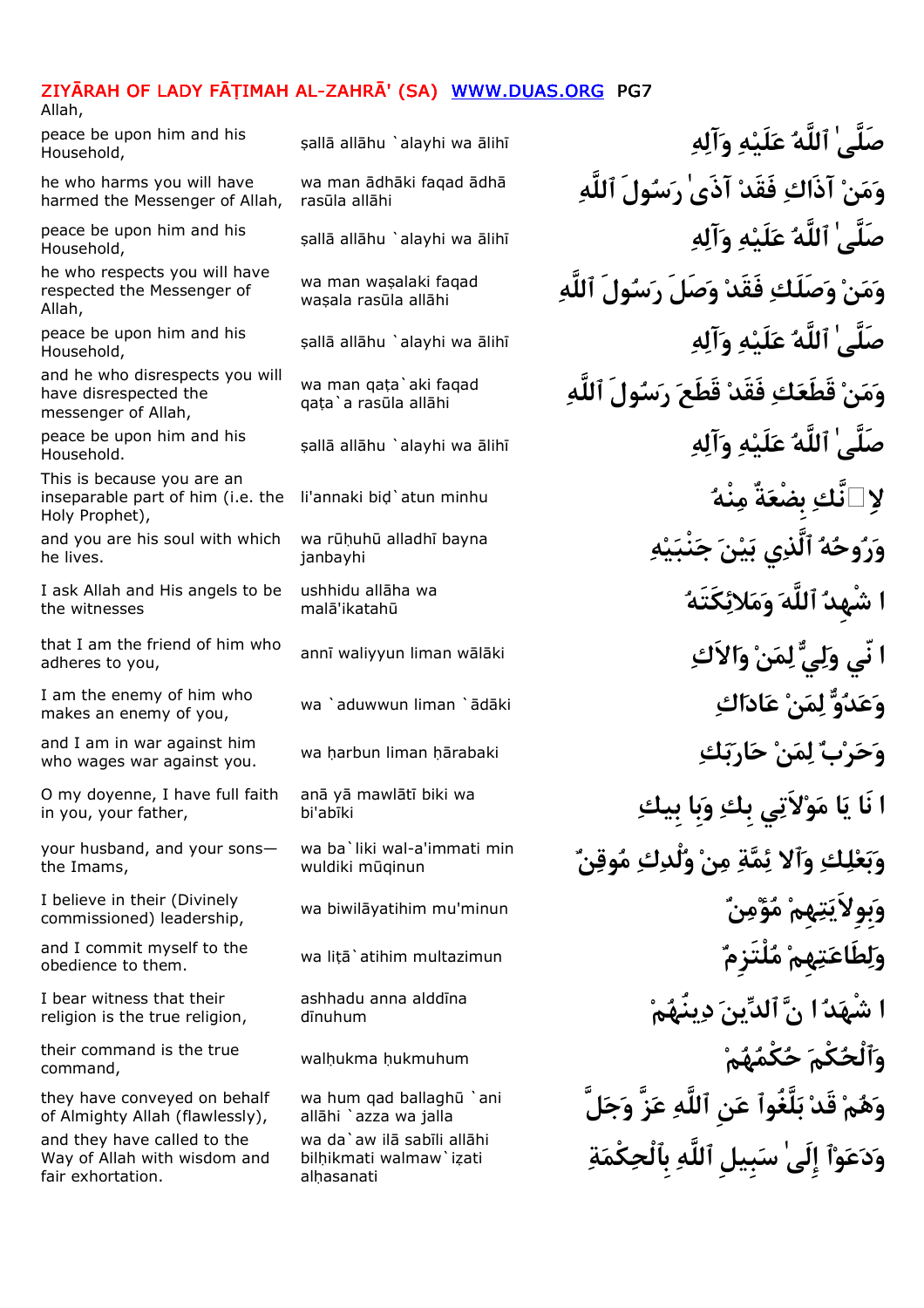They have never feared the blame of anyone concerning carrying out their duty towards Almighty Allah.

husband,

and your descendants—the Immaculate Imams.

O Allah, (please do) send blessings upon Muhammad and his Household

and send blessings upon the chaste, the immaculate,

violated,

persecuted,

of Your Messenger,

flesh,

lawmatu lā'imin

alttāhirīna

mu¦ammadin wa ahli baytihī al§§¡hirati

**مٍلاَئ ةُملَو ٱللَّه يف مخُذُهتَا لاَ** l¡ ta'khudhuhum f¢ all¡hi Blessings of Allah be upon you wa ¥alaw¡tu all¡hi `alayki **كلَيع ٱللَّه اتُصَلَوو** and upon your father, your wa `alā abīki wa ba`liki **كلي أوبيك وبِّعْلِك ِ الْمَجْلَسَ لَّا أَنْ لَا**<br>husband, wa `alā abīki wa ba`liki **كلي يو بِين الله من الله من الله من الله من الله من الله من الله من الله من**<br>مر<sup>بع ي</sup> **رِينٱلطَّاه ةمئٱلا كتيذُرو** wa dhurriyyatiki al-a'immati muḥammadin wa ahli<br>baytihī<br>wa salli `alā albatūli **wa salli `alā albatūli** وَصَلٍّ عَلَىٰ ٰالْبَتُولِ ا<sub>َ</sub>لطَّاهِر<sup>ِ</sup>ةِ the veracious, the infallible, al¥¥idd¢qati alma`¥£mati **ةصُومعٱلْم يقَةٱلصِّد** pious, pure, alttaqiyyati alnnaqiyyati **ةيٱلنَّق ةيٱلتَّق** amiable, well-pleased, alrra¤iyyati almar¤iyyati **ةيضرٱلْم ةيضٱلر** virtuous, right-minded, alzzakiyyati alrrash¢dati **ةيدشٱلر ةيٱلزَّك** oppressed, and wronged lady alma¨l£mati almaqh£rati **ةورقْهٱلْم ةظْلُومٱلْم** whose right was usurped, almaghṣūbati ḥaqquhā <br>**Maxware** in the same of the same of the same of the same of the same of the same of the same of the same of th almamn£`ati irthuh¡ **اثُهإِر ةنُوعمٱلْم** whose right of inheritance was whose rib was broken, almaksūrati ḍil`uhā <mark>(أَلْمَكْسُور<sup>ِ</sup>ةِ ضِلْعُهَا</mark> alma¨l£mi ba`luh¡ **الُهعب ظْلُومِٱلْم** whose husband was and whose son was slain; almaqtūli waladuhā <mark>لَدُهَا وَلَدُهَا</mark> f¡§imata binti ras£lika **كولسر بِنْت ةَمفَاط**) she is) F¡§imah: the daughter the inseparable part of his wa baḍ`ati laḥmihī <mark>وَبَصْعَةِ لَحْ</mark>مِهِ \* the essence of his heart, wa ¥am¢mi qalbih¢ **قَلْبِه يمِصَمو** the piece of his innermost, wa fildhati kabidih¢ **هكَبِد لْذَةفو** the choice of You for him, walnnukhbati minka lah£ **لَه نْكم ةٱلنُّخْبو**

**وٱلْموعظَة ٱلْحسنَة**